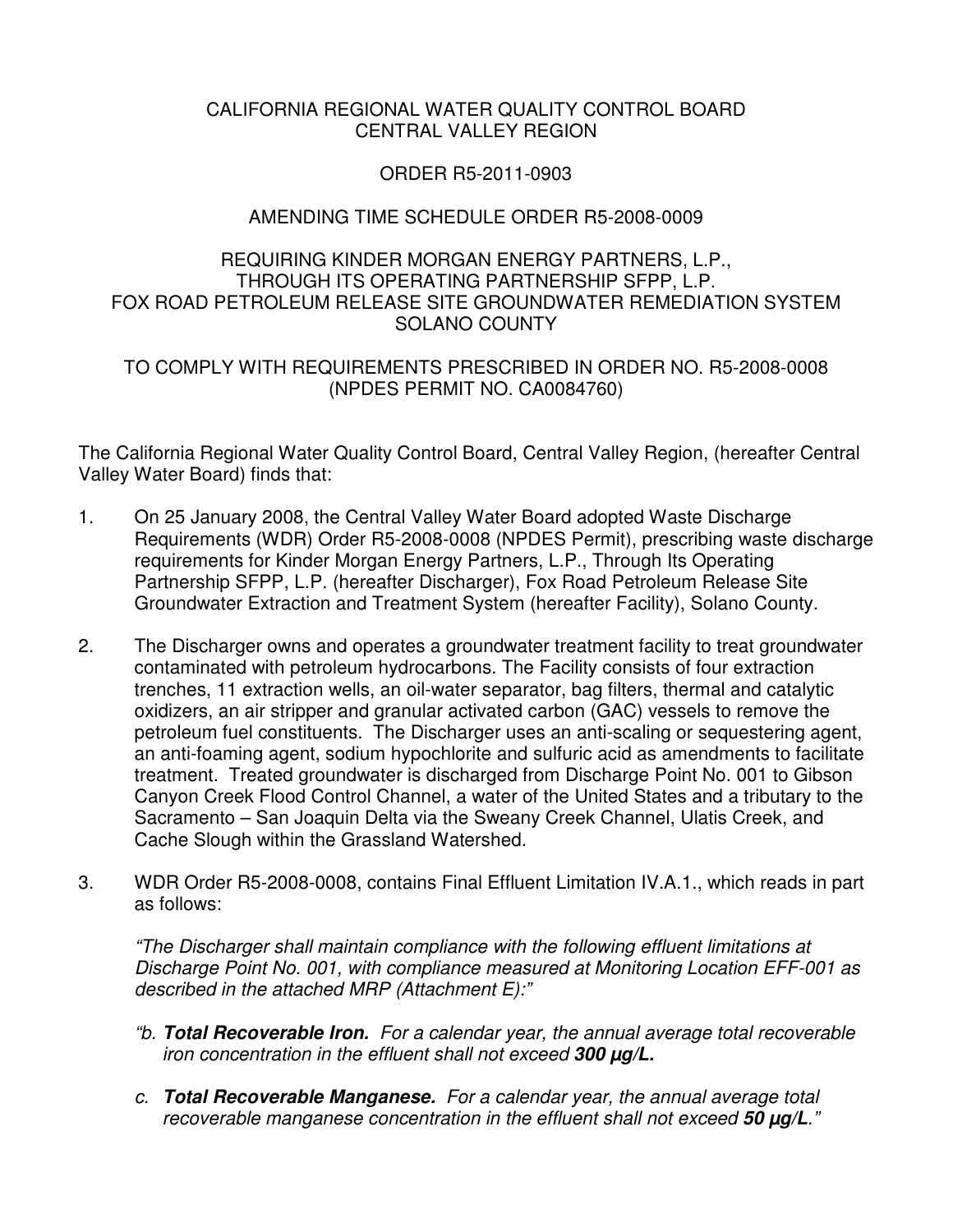ORDER R5-2011-0903 2 AMENDING TIME SCHEDULE ORDER R5-2008-0009 KINDER MORGAN ENERGY PARNTERS, L.P., OPERATING PARTNERSHIP SFPP, L.P. FOX ROAD PETROLEUM RELEASE SITE GROUNDWATER REMEDIATION SYSTEM

- 4. Based on a limited dataset for iron and manganese at the time the NPDES Permit was adopted, the Central Valley Water Board found that the Facility could meet the final effluent limitations for iron, but could not meet the final effluent limitations for manganese. Therefore, the Central Valley Water Board also adopted Time Schedule Order R5-2008-0009, which included a compliance schedule and performance-based interim effluent limitations for manganese.
- 5. After the NPDES Permit was adopted and the Discharger began to monitor for iron and manganese it was discovered that the effluent concentrations for iron and manganese were higher than expected. The groundwater extraction and treatment system was shut down on 17 December 2008 due to elevated concentrations of iron and manganese that threatened to exceed effluent limitations.
- 6. In an effort to establish more accurate performance-based effluent limits the Discharger collected additional iron and manganese data in December 2008 and January, March, and June 2009 from various monitoring wells, extraction wells, and extraction trenches, within the groundwater extraction and treatment system. The maximum concentration of iron was 400,000 µg/L and the maximum concentration of manganese was 9,500 µg/L, which exceeded the effluent limitations of 300  $\mu$ g/L for iron and 995  $\mu$ g/L for manganese. In addition to providing additional information to establish performance-based limits, this monitoring was conducted to evaluate the possibility of limiting the iron and manganese concentrations from the Facility through strategic pumping.
- 7. On 19 March 2009, the Discharger submitted a Request for Revision of Interim Discharge Limits for Manganese and Iron (Report). The Report demonstrated that it was infeasible for the Discharger to achieve immediate compliance with manganese and iron effluent limitations. The Discharger requested a new compliance schedule and interim effluent limitations for iron and modified interim effluent limitations for manganese. Central Valley Water Board staff reviewed the 19 March 2009 submittal and requested the Discharger provide a plan to strategically pump the groundwater to minimize the iron and manganese concentrations. The Discharger proposed extraction from groundwater extraction Trench T-2, which is down gradient of the petroleum hydrocarbons plume and is likely to contain lower concentrations of iron and manganese than other areas of the groundwater extraction area. In December 2009, the Discharger collected samples from extraction Trench T-2, as well as, samples from extraction wells surrounding Trench T-2. The maximum iron and manganese concentrations from Trench T-2 were 8.5 mg/L and 2.3 mg/L, respectively. Interim limitations for iron and manganese based on this data were proposed by the Discharger and found to be acceptable by Central Valley Water Board staff.
- 8. In March 2010, methyl tertiary butyl ether (MTBE) was detected for the first time in the farthest downgradient monitoring well at a concentration of 3,400 µg/L. Several investigations were conducted in 2010 to determine the source of the MTBE migration pathway. The Discharger has proposed to use the existing groundwater extraction and treatment system to capture the MTBE plume and halt the migration. The requested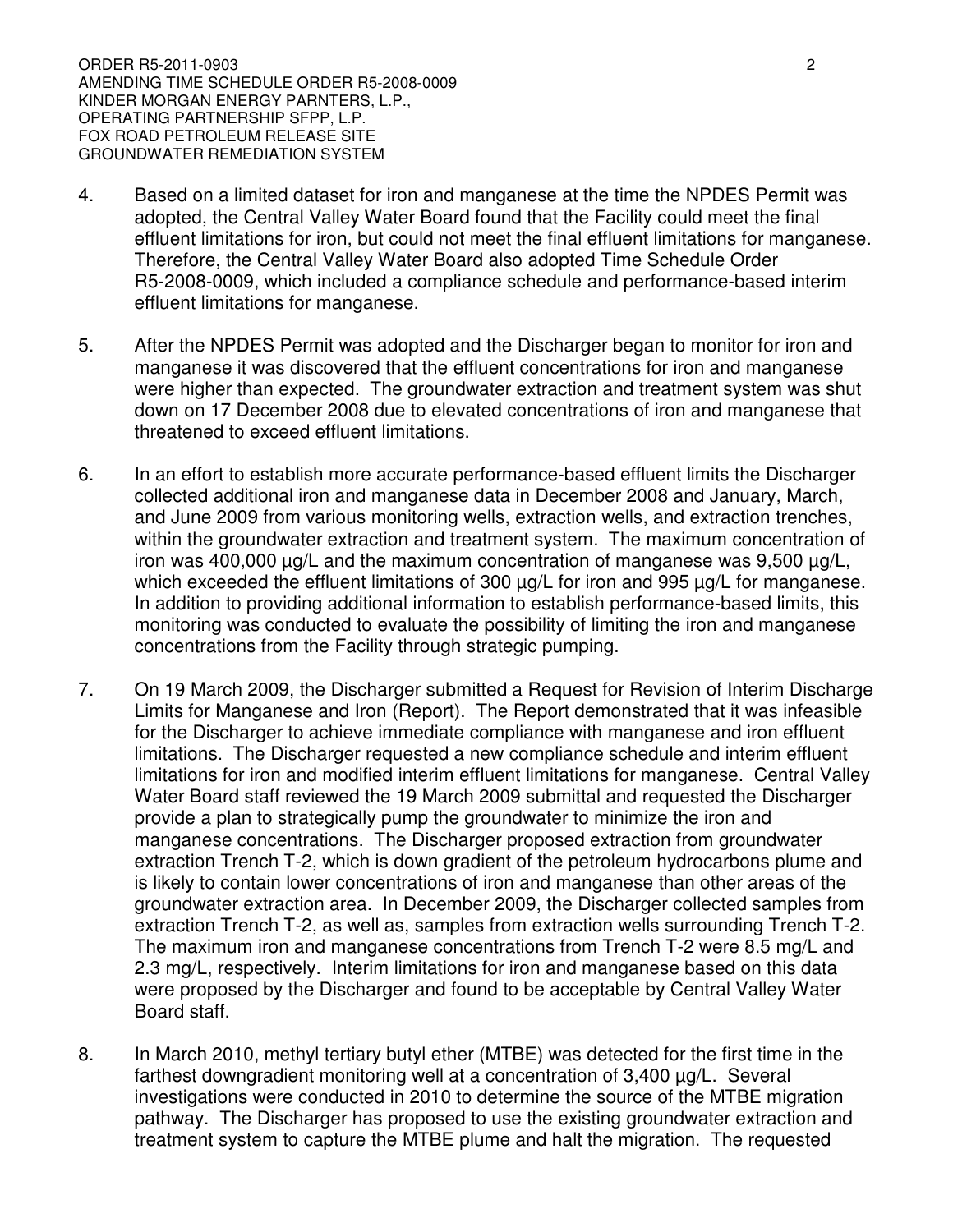interim effluent limitations and compliance schedules for iron and manganese must be in place prior to turning on the groundwater extraction and treatment system.

- 9. This Order amends Time Schedule Order R5-2008-0009 to include a new compliance schedule and interim effluent limitations for iron, and modifies the interim effluent limitations for manganese.
- 10. Issuance of this Order is exempt from the provisions of the California Environmental Quality Act (Public Resources Code, Section 21000, et seq.), in accordance with Section 15321(a)(2), Title 14, California Code of Regulations.
- 11. The Central Valley Water Board has notified the Discharger and interested agencies and persons of its intent to amend Time Schedule Order R5-2008-0009 for this discharge and has provided them with an opportunity to submit their written views and recommendations.
- 12. Any person adversely affected by this action of the Central Valley Water Board may petition the State Water Resources Control Board (State Board) to review the action. The petition must be received by the State Board Office of the Chief Counsel, P.O. Box 100, Sacramento, CA, 95812-0100, within 30 days of the date on which the action was taken. Copies of the law and regulations applicable to filing petitions will be provided on request.

**IT IS HEREBY ORDERED THAT** pursuant to CWC Section 13300 and 13267, Time Schedule Order R5-2008-0009 be amended as shown in underline/strikeout format in Attachment I.

Any person aggrieved by this action of the Executive Officer may petition the State Water Resources Control Board (State Water Board) to review the action in accordance with CWC section 13320 and California Code of Regulations, title 23, sections 2050 and following. The State Water Board must receive the petition by 5:00 p.m., 30 days after the date of this Order, except that if the thirtieth day following the date of this Order falls on a Saturday, Sunday, or state holiday (including mandatory furlough days), the petition must be received by the State Water Board by 5:00 p.m. on the next business day. Copies of the law and regulations applicable to filing petitions may be found on the Internet at:

http://www.waterboards.ca.gov/public\_notices/petitions/water\_quality or will be provided upon request.

This Order is effective upon the date of signature.

Original Signed by Kenneth D. Landau PAMELA C. CREEDON, Executive Officer

\_\_\_\_\_\_\_\_\_\_\_\_\_\_2 May 2011\_\_\_\_\_\_\_\_\_\_\_ **Date**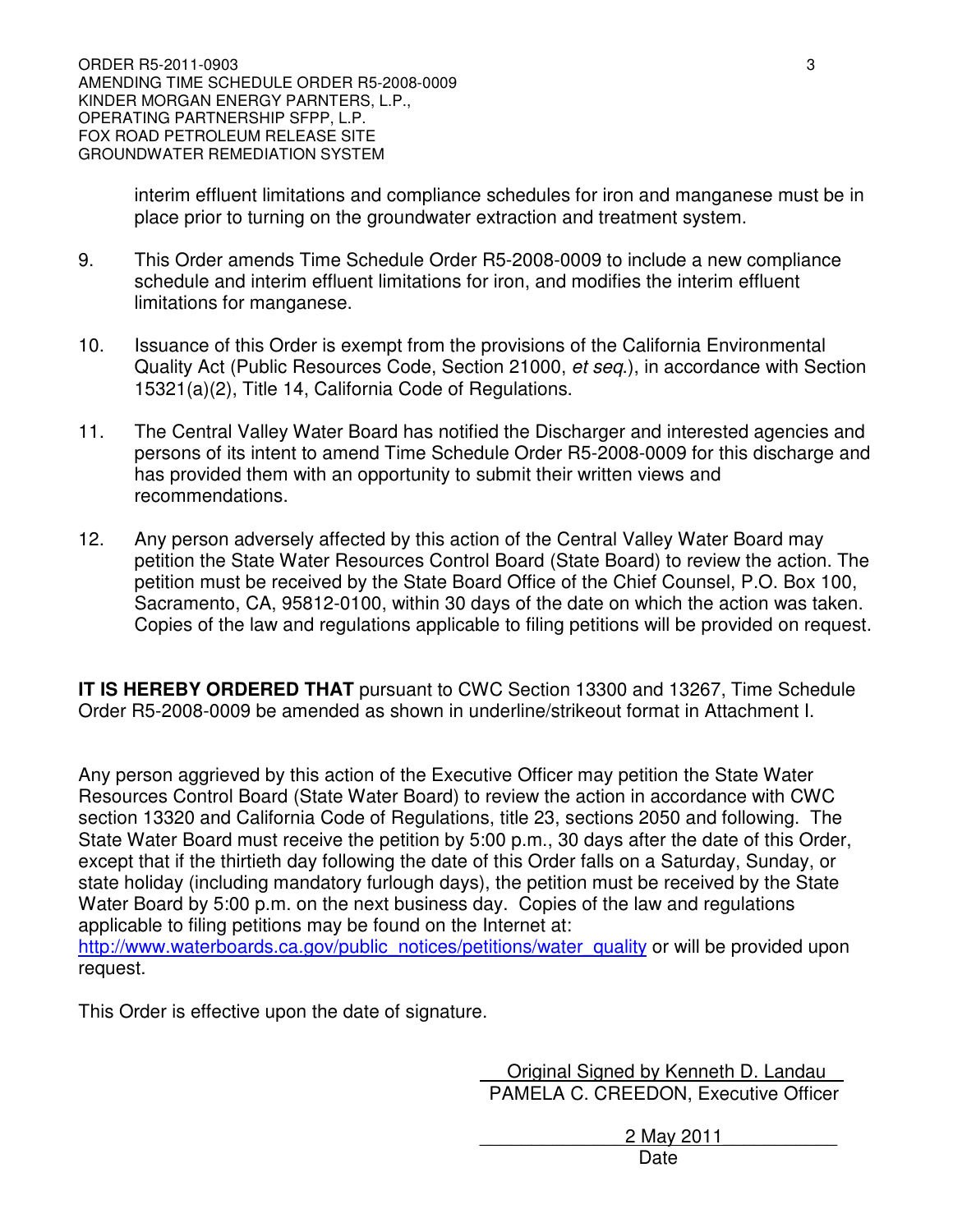### **Attachment I**

# CALIFORNIA REGIONAL WATER QUALITY CONTROL BOARD CENTRAL VALLEY REGION

### TIME SCHEDULE ORDER NO. R5-2008-0009-01

### REQUIRING KINDER MORGAN ENERGY PARTNERS, L.P., THROUGH ITS OPERATING PARTNERSHIP SFPP, L.P. FOX ROAD PETROLEUM RELEASE SITE GROUNDWATER REMEDIATION SYSTEM SOLANO COUNTY TO COMPLY WITH REQUIREMENTS PRESCRIBED IN ORDER NO. R5-2008-0008 (NPDES PERMIT NO. CA0084760)

The California Regional Water Quality Control Board, Central Valley Region, (hereafter Regional Water Board) finds that:

- 1. On **25 January 2008**, the Regional Water Board adopted Waste Discharge Requirements (WDR) Order No. R5-2008-0008, prescribing waste discharge requirements for Kinder Morgan Energy Partners, L.P., Through Its Operating Partnership SFPP, L.P. (hereafter Discharger), Fox Road Petroleum Release Site Groundwater Remediation System (hereafter Facility), Solano County.
- 2. WDR Order No. R5-2008-0008, contains Final Effluent Limitation IV.A.1., which reads in part as follows:

"The Discharger shall maintain compliance with the following effluent limitations at Discharge Point No. 001, with compliance measured at Monitoring Location EFF-001 as described in the attached MRP (Attachment E):

"a. The Discharger shall maintain compliance with the effluent limitations specified in Table 6:

|                                   | Units | <b>Effluent Limitations</b> |                  |                                        |                                               |
|-----------------------------------|-------|-----------------------------|------------------|----------------------------------------|-----------------------------------------------|
| Parameter                         |       | Average<br><b>Monthly</b>   | Maximum<br>Daily | <i><b>Instantaneous</b></i><br>Minimum | <i><b>Instantaneous</b></i><br><b>Maximum</b> |
| Nitrate Nitrogen,<br>Total (as N) | mg/L  | 10                          | --               |                                        | $- -$                                         |
| <b>Tertiary Butyl Alcohol</b>     | µg/L  |                             | 20               |                                        |                                               |

### **Table 6. Effluent Limitations**

"b. **Total Recoverable Iron**. For a calendar year, the annual average total recoverable iron concentration in the effluent shall not exceed **300 µg/L**."

"c. **Total Recoverable Manganese.** For a calendar year, the annual average total recoverable manganese concentration in the effluent shall not exceed **50 µg/L**."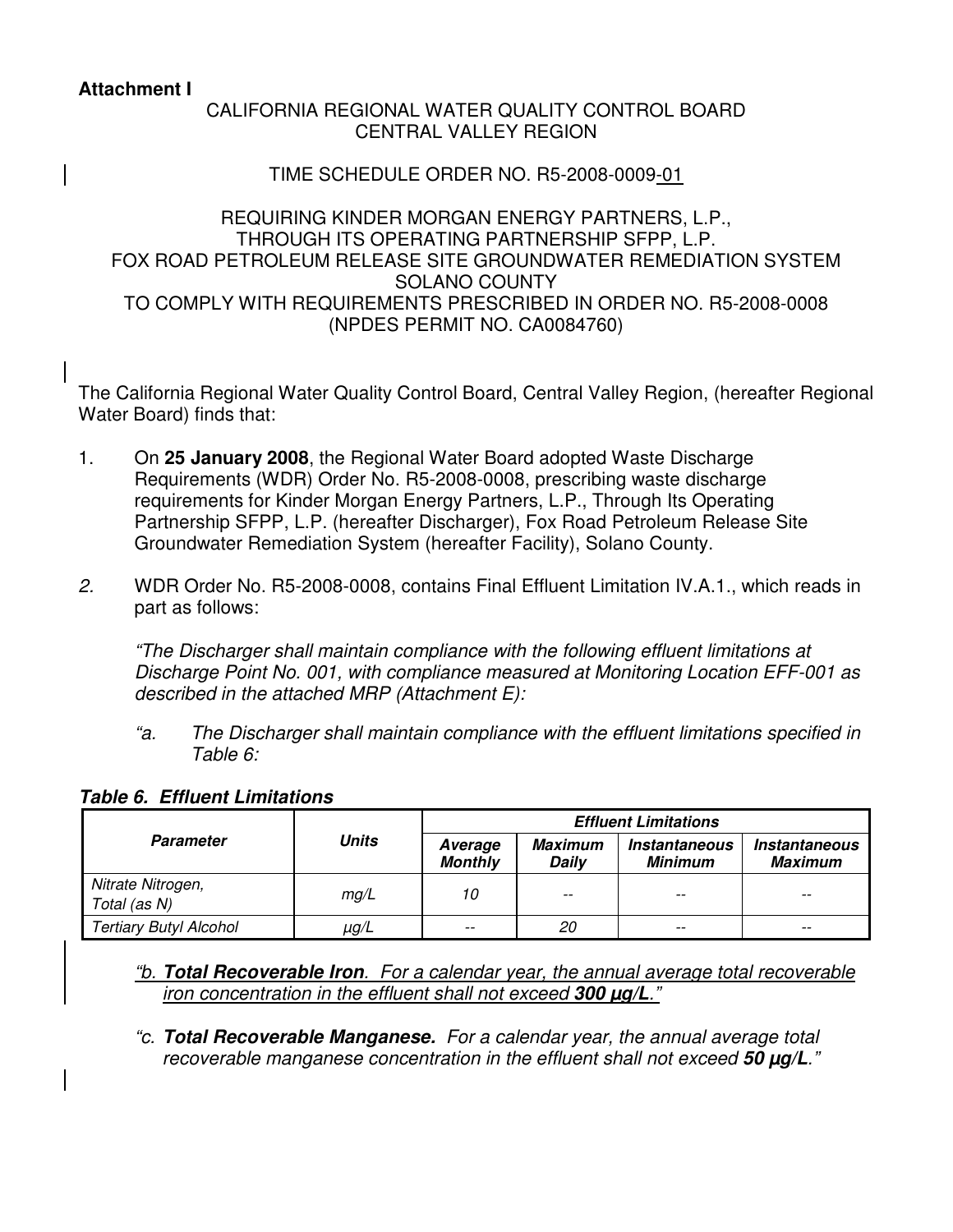TIME SCHEDULE ORDER NO. R5-2008-0009-01 2 KINDER MORGAN ENERGY PARNTERS, L.P., THROUGH ITS OPERATING PARTNERSHIP SFPP, L.P. FOX ROAD PETROLEUM RELEASE SITE GROUNDWATER REMEDIATION SYSTEM

- 3. The effluent limitations specified in Order No. R5-2008-0008 for iron and manganese are based on the Secondary Maximum Contaminant Level – Consumer Acceptance Level, a numeric receiving water standard incorporated by reference in the Basin Plan. The effluent limitation for nitrate is based on the Primary California Maximum Contaminant Level, a numeric receiving water standard incorporated by reference in the Basin Plan. The effluent limitations for tertiary butyl alcohol are technology-based effluents. The effluent limitations for iron, manganese, nitrate, and tertiary butyl alcohol are new or more stringent limitations, which were not prescribed in previous Order No. 5-01-078, adopted by the Regional Water Board on 27 April 2001.
- 4. California Water Code (CWC) section 13300 states: "Whenever a regional board finds that a discharge of waste is taking place or threatening to take place that violates or will violate requirements prescribed by the regional board, or the state board, or that the waste collection, treatment, or disposal facilities of a discharger are approaching capacity, the board may require the discharger to submit for approval of the board, with such modifications as it may deem necessary, a detailed time schedule of specific actions the discharger shall take in order to correct or prevent a violation of requirements."
- 5. Federal regulations, 40 CFR 122.44 (d)(1)(i), require that NPDES permit effluent limitations must control all pollutants which are or may be discharged at a level which will cause or have the reasonable potential to cause or contribute to an in-stream excursion above any State water quality standard, including any narrative criteria for water quality. Beneficial uses, together with their corresponding water quality objectives or promulgated water quality criteria, can be defined per federal regulations as water quality standards.
- 6. In accordance with CWC section 13385(j)(3), the Regional Water Board finds that, based upon results of effluent monitoring, the Discharger is not able to consistently comply with the new effluent limitations for *iron*, manganese, nitrate, and tertiary butyl alcohol. These limitations are new requirements that becomes applicable to the Order after the effective date of adoption of the waste discharge requirements, and after 1 July 2000, for which new or modified control measures are necessary in order to comply with the limitations, and the new or modified control measures cannot be designed, installed, and put into operation within 30 calendar days.
- 7. Immediate compliance with the new effluent limitations for iron, manganese, nitrate, and tertiary butyl alcohol is not possible or practicable. The Clean Water Act and the California Water Code authorize time schedules for achieving compliance.
- 8. This Order provides a time schedule for the Discharger to develop, submit, and implement methods of compliance, including utilizing pollution prevention activities or constructing necessary treatment facilities to meet these new effluent limitations.
- 9. CWC sections 13385(h) and (i) require the Regional Water Board to impose mandatory minimum penalties upon dischargers that violate certain effluent limitations. CWC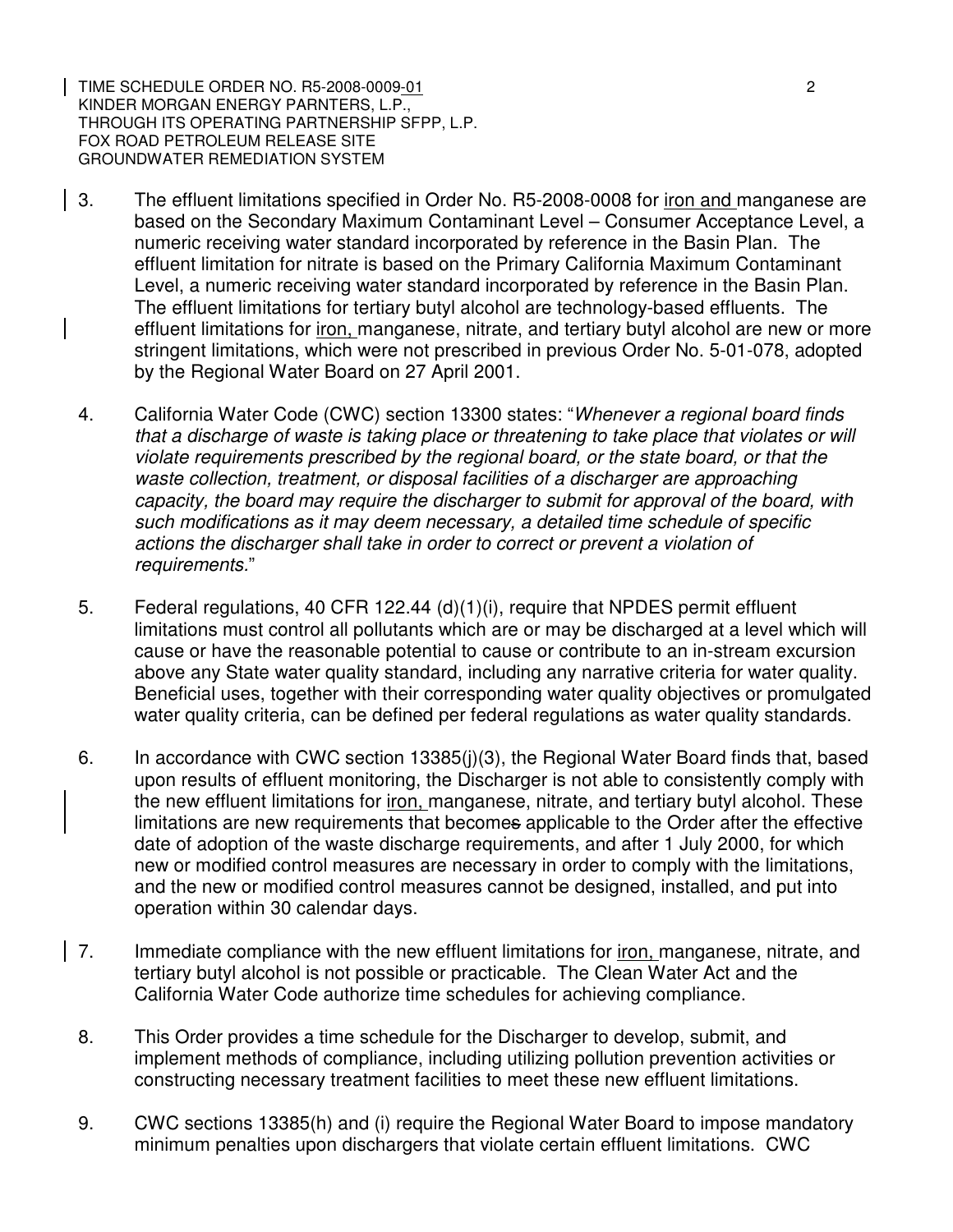TIME SCHEDULE ORDER NO. R5-2008-0009-01 3 3 KINDER MORGAN ENERGY PARNTERS, L.P., THROUGH ITS OPERATING PARTNERSHIP SFPP, L.P. FOX ROAD PETROLEUM RELEASE SITE GROUNDWATER REMEDIATION SYSTEM

section 13385(i) exempts certain violations from the mandatory minimum penalties. CWC section 13385(j)(3) exempts the discharge from mandatory minimum penalties "where the waste discharge is in compliance with either a cease and desist order issued pursuant to Section 13301 or a time schedule order issued pursuant to Section 13300, if all the [specified] requirements are met."

- 10. Compliance with this Order exempts the Discharger from mandatory penalties for violations of effluent limitations for iron, manganese, nitrate, and tertiary butyl alcohol only, in accordance with CWC section 13385(j)(3). CWC section 13385(j)(3) requires the Discharger to prepare and implement a pollution prevention plan pursuant to section 13263.3(d)(2) of the California Water Code. Therefore, a pollution prevention plan will be necessary for iron, manganese and nitrate in order to effectively reduce the effluent concentrations by source control measures. The Discharger can operate the groundwater extraction system to minimize the concentrations of iron and manganese, therefore, this Order requires that the Discharger update its pollution prevention plan accordingly. Tertiary butyl alcohol naturally forms during the reduction of methyl tert-butyl ether, therefore, it is infeasible to reduce tertiary butyl alcohol through source control measures. Consequently, a pollution prevention plan is not required for tertiary butyl alcohol.
- 11. Since the time schedule for completion of action necessary to bring the waste discharge into compliance exceeds 1 year, this Order includes interim requirements and dates for their achievement. The time schedule does not exceed 5 years.

The compliance time schedule in this Order includes interim performance-based effluent limitations for iron, manganese and nitrate. The interim effluent limitations consist of a maximum daily effluent concentration derived using sample data provided by the Discharger. In developing the interim limitations for nitrate, where there are 10 sampling data points or more, sampling and laboratory variability is accounted for by establishing interim limits that are based on normally distributed data where 99.9 percent of the data points will lie within 3.3 standard deviations of the mean (Basic Statistical Methods for Engineers and Scientists, Kennedy and Neville, Harper and Row). Therefore, the interim limitations for nitrate in this Order are established as the mean plus 3.3 standard deviations of the available data. Where actual sampling shows an exceedance of the proposed 3.3-standard deviation interim limit, the maximum detected concentration has been established as the interim limitation. The interim effluent limitations for iron and manganese consist of a maximum daily effluent concentration derived using sample data provided by the Discharger from extraction Trench T-2 in December 2009. In developing the interim limitations for iron and manganese, the maximum concentrations were multiplied by a safety factor of two. Based on the Trench T-2 data, the interim effluent limitations for iron and manganese were calculated as 17 mg/L and 4.6 mg/L, respectively.

The statistical methods normally used to calculate performance-based effluent limits were found to be inadequate due to the large statistical variability of the data. The Discharger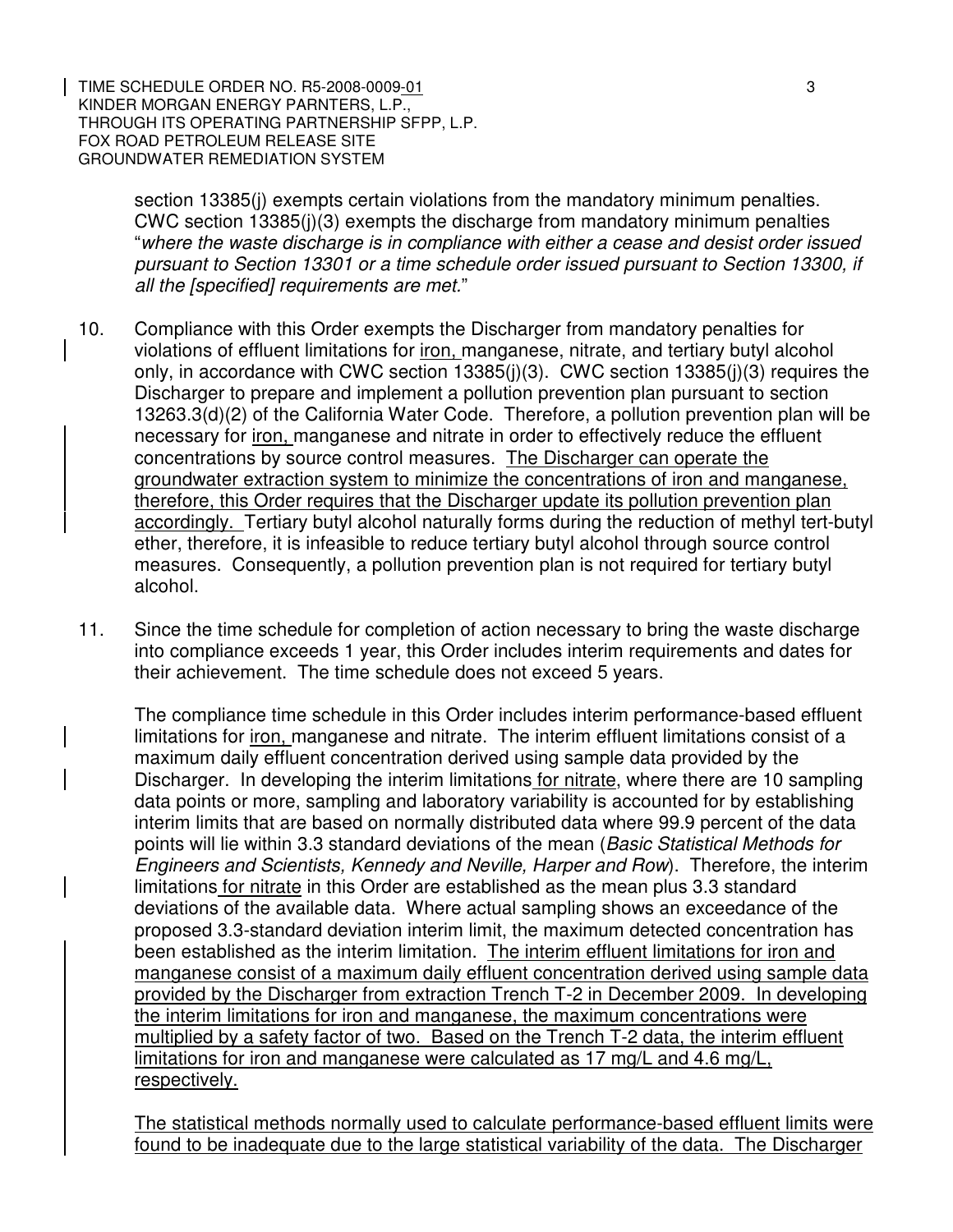TIME SCHEDULE ORDER NO. R5-2008-0009-01 4 KINDER MORGAN ENERGY PARNTERS, L.P., THROUGH ITS OPERATING PARTNERSHIP SFPP, L.P. FOX ROAD PETROLEUM RELEASE SITE GROUNDWATER REMEDIATION SYSTEM

is able to extract groundwater from multiple wells and trenches with metals concentrations that vary in each location. To statistically calculate a concentration that is coming from multiple locations with their own statistical variability is difficult. The proposed interim limitations are applicable only to extraction from trench T-2. If in the future groundwater extraction is required from a different area it may be necessary to revise the interim limitations.

Tertiary butyl alcohol (TBA) is a break down product of methyl tert-butyl ether. TBA has been increasing in the groundwater over the past year and it is likely to continue to increase. It is infeasible to determine a performance-based effluent limitation for TBA based on past data, because the data may not be representative of TBA levels in the future.

- 12. The Regional Water Board finds that interim limitations are established when compliance with the final effluent limitations cannot be achieved by the existing discharge. Discharge of constituents in concentrations in excess of the final effluent limitations, but in compliance with the interim effluent limitations, can significantly degrade water quality and adversely affect the beneficial uses of the receiving stream on a long-term basis. The interim limitations, however, establish an enforceable ceiling concentration until compliance with the effluent limitation can be achieved.
- 13. On **25 January 2008**, in Sacramento, California, after due notice to the Discharger and all other affected persons, the Board conducted a public hearing at which evidence was received to consider a Time Schedule Order under CWC section 13300 to establish a time schedule to achieve compliance with waste discharge requirements.
- 14. Issuance of this Order is exempt from the provisions of the California Environmental Quality Act (Public Resources Code section 21000, et seq.), in accordance with CWC section 15321 (a)(2), Title 14, of the California Code of Regulations.
- 15. Any person adversely affected by this action of the Board may petition the State Water Resources Control Board to review this action. The petition must be received by the State Water Resources Control Board, Office of the Chief Counsel, P.O. Box 100, Sacramento, CA 95812-0100, within 30 days of the date on which this action was taken. Copies of the law and regulations applicable to filing petitions will be provided on request.

# **IT IS HEREBY ORDERED THAT:**

1. The Discharger shall comply with the following time schedule to ensure compliance with the iron, manganese, nitrate, and tertiary butyl alcohol effluent limitations at Section IV.A.1. contained in WDR Order No. R5-2008-0008 as described in the above Findings: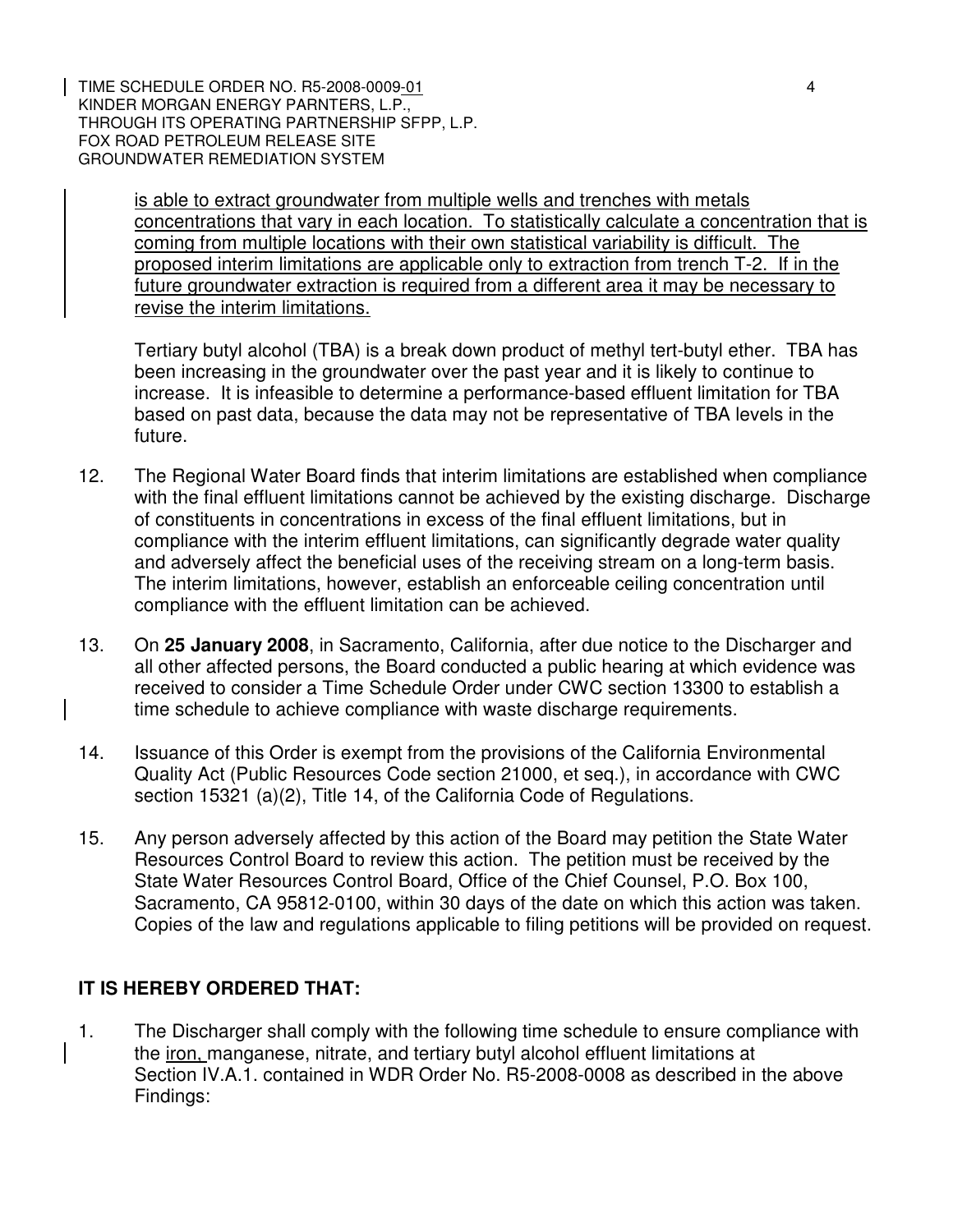TIME SCHEDULE ORDER NO. R5-2008-0009<u>-01</u> 55 KINDER MORGAN ENERGY PARNTERS, L.P., THROUGH ITS OPERATING PARTNERSHIP SFPP, L.P. FOX ROAD PETROLEUM RELEASE SITE GROUNDWATER REMEDIATION SYSTEM

| Task<br>Submit Method of Compliance Workplan/Schedule                                                                                                                                                                                                                                                             | Date Due<br><b>Within 4 months</b><br>of adoption of this<br><b>Order</b>          |
|-------------------------------------------------------------------------------------------------------------------------------------------------------------------------------------------------------------------------------------------------------------------------------------------------------------------|------------------------------------------------------------------------------------|
| Submit and Implement Pollution Prevention Plan pursuant to CWC<br>section $13263.3(d)(2)$ for manganese and nitrate                                                                                                                                                                                               | <b>Within 12 months</b><br>of adoption of this<br><b>Order</b>                     |
| Submit and Implement an updated Pollution Prevention Plan<br>pursuant to CWC section 13263.3(d)(2) for iron, manganese,<br>nitrate, and tertiary butyl alcohol, which includes a plan to operate<br>the groundwater extraction system to strategically pump from areas<br>that minimize pollutant concentrations. | 1 September 2011                                                                   |
| Progress Reports <sup>1</sup>                                                                                                                                                                                                                                                                                     | 1 January,<br>annually, after<br>approval of<br>workplan until final<br>compliance |
| Full compliance with <i>iron</i> , manganese, nitrate, and tertiary butyl                                                                                                                                                                                                                                         | 1 January 2013                                                                     |

ance with <u>iron, manganese, nitrate, and tertiary butyl</u> alcohol limitations

 $\ddot{\phantom{a}}$ 

2. The following interim effluent limitations shall be effective immediately. The interim effluent limitations for iron, manganese, nitrate, and Tertiary butyl alcohol shall be effective until **31 December 2012**, or when the Discharger is able to come into compliance, whichever is sooner:

| <b>Parameter</b>                                                         | <b>Units</b>   | <b>Maximum Daily Effluent Limitation</b> |  |  |
|--------------------------------------------------------------------------|----------------|------------------------------------------|--|--|
| Iron, Total Recoverable                                                  | mg/L           | 17                                       |  |  |
| Manganese, Total Recoverable                                             | $\mu g/L$ mg/L | <del>995</del> 4.6                       |  |  |
| Nitrate Nitrogen, Total (as N)                                           | mg/L           | 34                                       |  |  |
| <b>Tertiary Butyl Alcohol</b>                                            | $\mu$ g/L      | No Limit <sup>1</sup>                    |  |  |
| It is infeasible to calculate a performance-based limit. See Finding 11. |                |                                          |  |  |

<sup>1</sup> The progress reports shall detail what steps have been implemented towards achieving compliance with waste discharge requirements, including studies, construction progress, evaluation of measures implemented, and recommendations for additional measures as necessary to achieve full compliance by the final date.